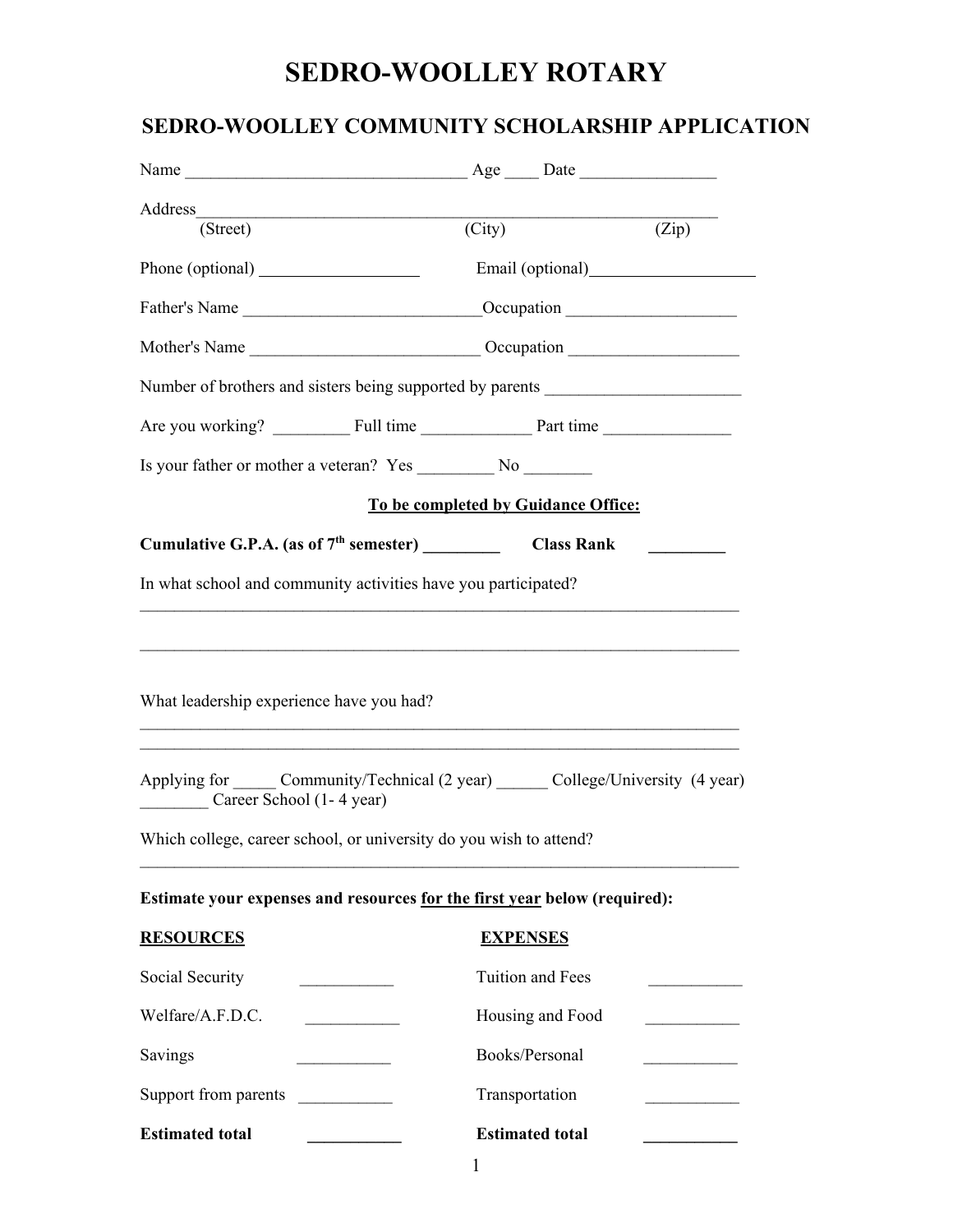#### **1. Please write a short statement on one of the topics listed below:**

 $\Box$   $\Box$  Tell about a significant decision you have made in the past year and how it may influence some aspect of your future plans.

- **OR -** 

 $\Box$  Tell about a goal or challenge you have met, the struggle or difficulties you went through to meet it, and how this may affect your future plans.

**2. Please describe in a paragraph or two your career objectives and what you want to accomplish in life.**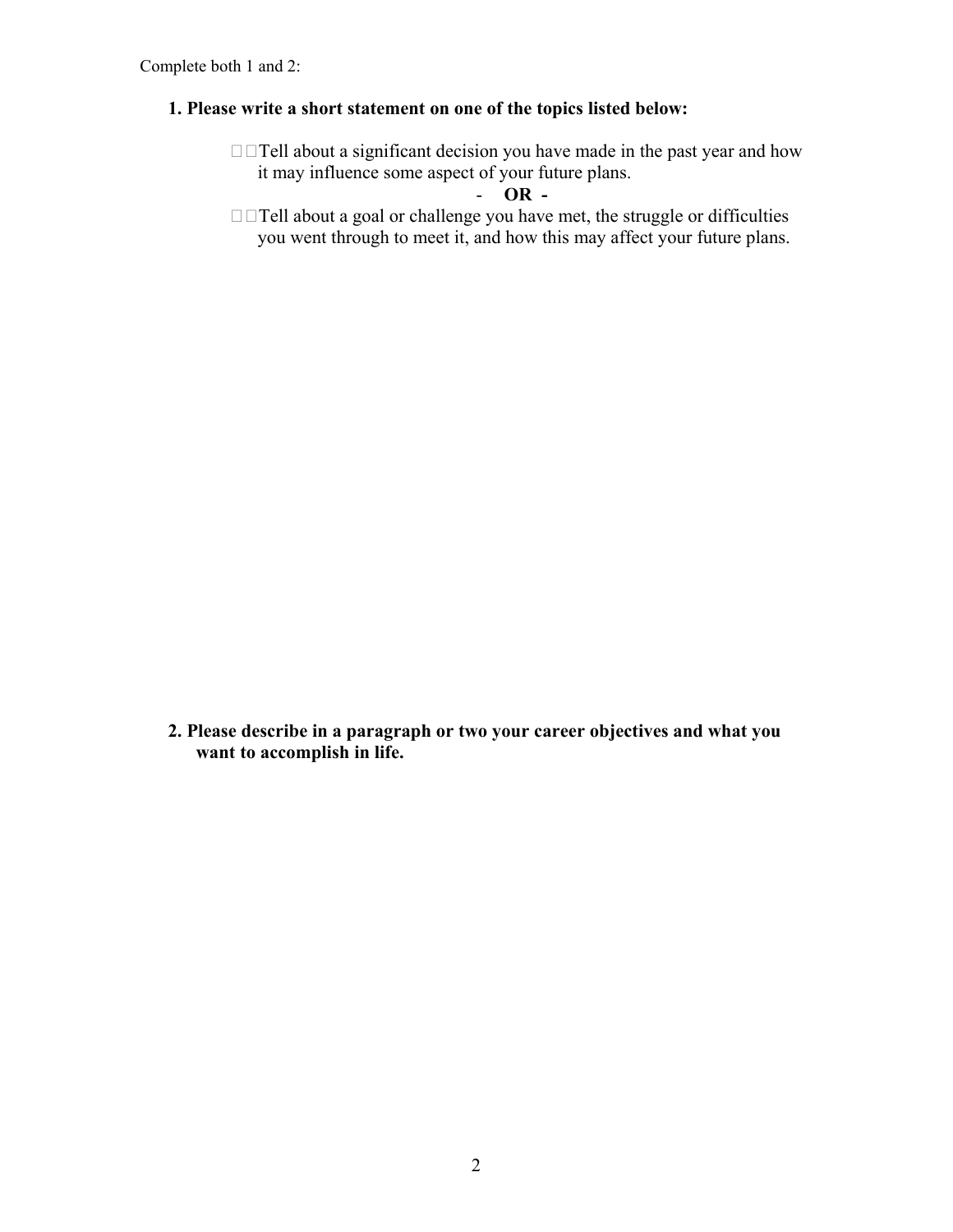**Please list the name and address of one reference not related to you:**

**Name**

**Address**

**City, State, Zip**

**Phone**

**Do you have a parent/grandparent who is a member of a local service club?**

No Yes – Parent (Name \_\_\_\_\_\_\_\_\_\_\_\_\_\_\_\_\_\_\_\_\_\_\_\_\_\_\_\_\_\_\_\_\_\_\_\_) Yes – Grandparent (Name \_\_\_\_\_\_\_\_\_\_\_\_\_\_\_\_\_\_\_\_\_\_\_\_\_\_\_\_\_\_\_\_\_\_\_\_

#### **Club Name**

**(e.g. Rotary, Soroptimist, Lions, Eagles, Eagles Auxiliary, Masons, American Legion, American Legion Auxiliary, AFSCME (American Federation of State County and Municipal Employees))** 

□ I give the Career Center/Guidance Office permission to release my first semester transcript.

(Student Signature) (Date)